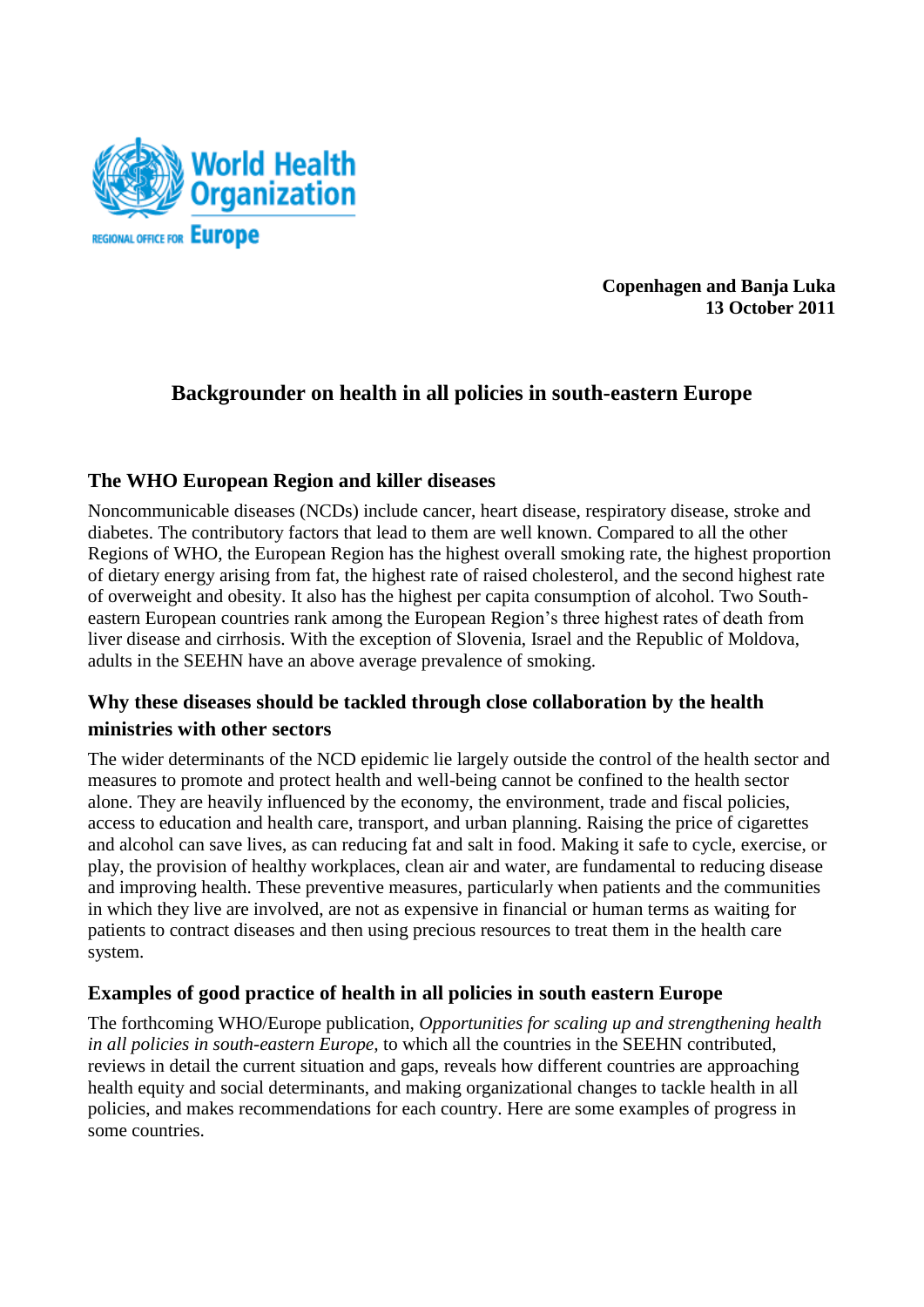In **Albania**, the National Public Health Council will begin operating in Albania by the end of 2011. This council will coordinate the functioning of the public health system and provide a basis for policy development. It is an advisory body, under the Minister of health, advising the Minister of Health on the development and implementation of coordinated policy in the field of public health in order to preserve and protect the health of the population. Its scope of work will include making policy proposals by integrating other sectoral policies.

In **Bosnia and Herzegovina**, the political will to implement the "Health in all policies" approach is supported through the tradition and firm foundations of the way public health is organized, giving opportunities to ensure the active involvement of the community in decision- making in health care. The Federation of Bosnia and Herzegovina's law on Restricted Use of Tobacco Products stipulates requirements on the producers, and bans advertisement and sale of tobacco products. This law's enforcement is overseen by the sanitary inspectorate, the labour inspectorate and the market inspectorate, as well as the Federation Ministry of Finance and the Customs Authority.

Sarajevo Healthy City project is a successful local experience showing the importance of municipalities in the process of implementing Health in all policies. In 2004, Sarajevo City Council approved the Health Plan for Citizens of the City of Sarajevo. The Plan and underlying studies represent a significant contribution to a holistic understanding of health and multisectoral responsibility for health.

Another example in the field of tobacco is the Law on Prohibition of Sale and Use of Tobacco Products to Persons Under the Age of 18, the Law on Prohibition of Smoking Tobacco Products in Public Places, and the Law on Prohibition of Advertising Tobacco Products of the Republic of Srpska. These Laws stipulate requirements on the producers, a ban on advertisement, and sale of tobacco products with the purpose of protecting and promoting health of the population from harmful effects of tobacco products. These laws are good examples of intersectoral collaboration as oversight of enforcement of these laws are performed by the sanitary inspectorate, the labour inspectorate and the market inspectorate. Part of the oversight is also performed by the the Ministry of Finance; the Ministry of Education; Ministry of Internal Affairs; and Ministry of the Family, Youth and Sport in the Government of the Republic of Srpska.

In **Bulgaria**, a National Coordination Council ensures implementation of the Food and Nutrition Action Plan 2005–2010. This involves representatives of all ministries related to food, nutrition and physical activity such as the ministries of agriculture, education and science, economics, labour and social policy, the Agency for Youth and Sports, representatives of associations of food producers, and professional and nongovernmental organizations such as the National Association of Municipalities.

In **Croatia**, the Croatian National Chemical Safety Committee is a cross departmental committee, with members nominated by different ministries. This Committee was organized as a result of a review of environmental health in 2009 in Croatia. The aim is to avoid a lack of horizontal collaboration of different ministries, so that vertical laws and bylaws do not overlap and duplicate, as well as to facilitate appropriate capacities for law enforcement and implementation. As a candidate for European Union, Croatia sought to review its processes and capacity to monitor and address environmental health and developed the National Chemical Safety Strategy, based on the initiative of the European Commission, to clarify the functions and responsibilities of different sectors.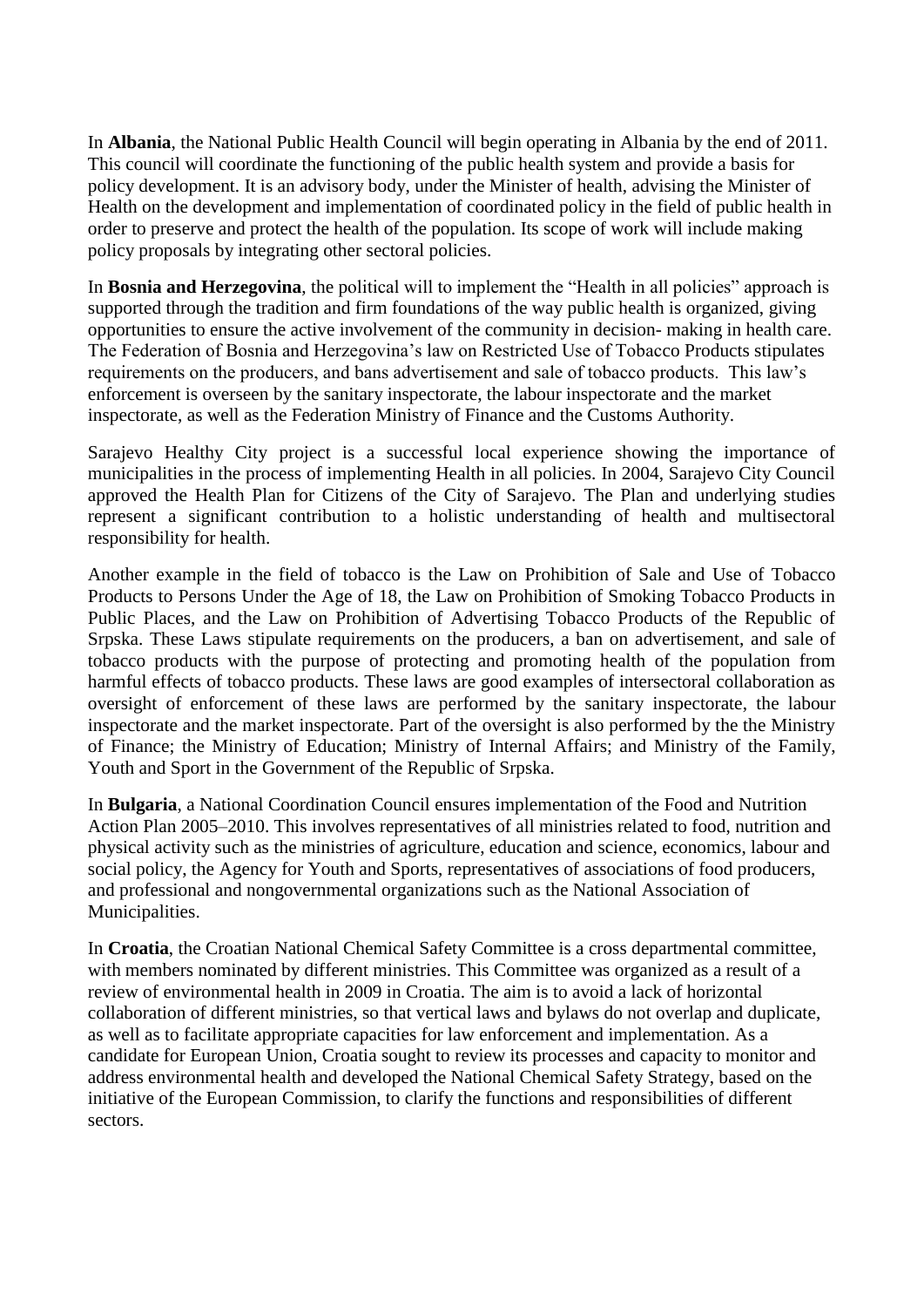In **Israel**, the Israel Healthy Cities network has been operating successfully since 1990. It operates with intersectoral partnerships between the municipalities and other organizations. The healthy cities approach seeks to put health high on the political and social agenda of cities and to build strong movement for public health at the local level and address the social determinants of health. Political commitment at all levels has been very important for its effectiveness.

In **Montenegro**, the Strategy for the Prevention of Chronic Noncommunicable Diseases was developed with full consultation in 2009, including public debates with civil society and the media. It includes an action plan for a multisectoral approach to NCD prevention and promoting healthy lifestyles, which covers different sectors such as education. For the tobacco strategy, the Ministry of Health cooperates with the Ministry of Economy on pricing of cigarettes, taxes and excises, with the Ministry of Tourism on use of tobacco products in restaurants, and with the Ministry of Education about tobacco control in schools.

In **the Republic of Moldova**, the National Programme on Healthy Lifestyle promotion for 2007– 2015 has brought together multiple stakeholders: the ministries of health, finance, education, environment, youth and sport, social protection, labour and family, regional development and construction, the Academy of Science, and the National Health Insurance Company, as well as local public authorities nominated as competent bodies.

**Romania** restricted specific food items in schools, to encourage healthy diet habits for schoolchildren in 2008. It also succeeded in reducing the blood lead levels of plant workers and of young children living in the vicinity of a copper smelter by an intersectoral approach involving the community, governmental and nongovernmental agencies, and the management of the local copper smelting plant

In **Slovenia**, under its Health Care and the Health Insurance Act, 1992, the State's responsibility for intersectoral cooperation for the promotion of health is described, along with financial resources for implementation pooled from the budgets of central and local authorities. A Council for Health at the government level monitors investment activities in all economic and non-economic areas and evaluates their effect on the health of the population.

In **Serbia**, the Council for Tobacco Control was founded in 2006 by the Ministry of Health, as a multisectoral body composed of representatives of ministries relevant for tobacco control, health professional organizations and international organizations in the status of observer (WHO and the United Nations Children's Fund (UNICEF)). The Council serves as a tool to ensure that all key multisectoral stakeholders are involved and ensure a coordinated implementation of the WHO Framework Convention for Tobacco Control ratified by the Government in 2005.

In **the former Yugoslav Republic of Macedonia**, the Law for Public Health is a cornerstone of public health law, and supports the strengthening of multisectoral approaches and processes at national, regional and local levels by establishing a national public health council and local public health councils.

See<http://www.euro.who.int/SEEforum2011>

#### **For more information, please contact:**

Dr Maria Ruseva Programme Manager, Public Health Services WHO/Europe